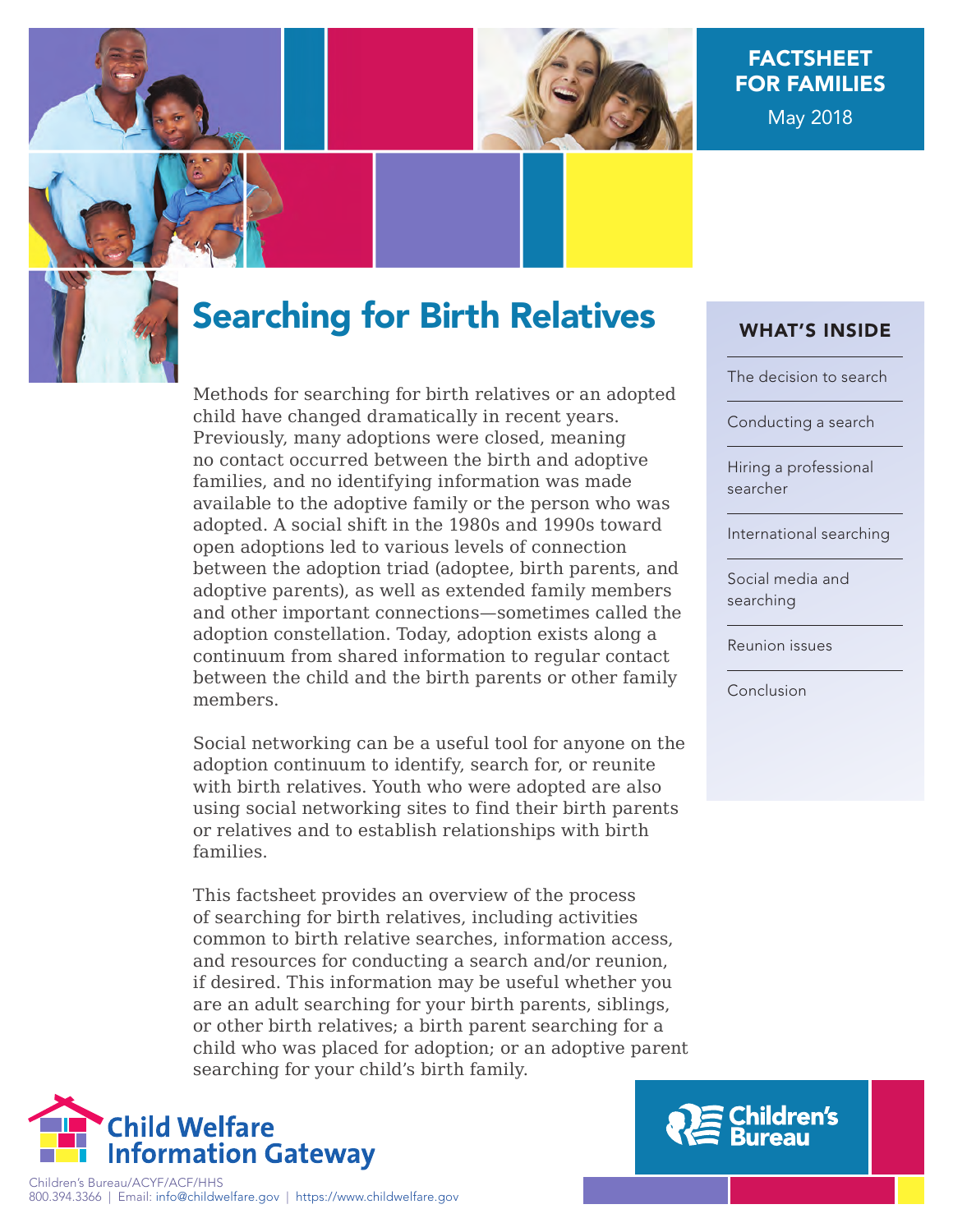## <span id="page-1-0"></span>The Decision to Search

Questions about personal identity may drive people to search for birth relatives. Searching also may help to satisfy curiosity about birth families and genetic and medical histories. Common reasons why people search for birth relatives include the following:

- **General family information.** Those who decide to search may want to know the names of their birth relatives and where they live. They may also want to know whether they have birth siblings and what they are like.
- **Family traits and personalities.** Many people who were adopted and birth parents want to know how their birth relatives look and act and whether they share similar traits.
- **Medical history information.** Genetic information can be crucial for safeguarding one's health and the health of biological children.<sup>1</sup>
- **Reason for the adoption.** People who have been adopted often feel a need to know why they were placed for adoption, why the rights of the birth parent were terminated, and how that decision was made. Birth parents may want the opportunity to explain the circumstances to their child.
- **Connections for your children.** Some adoptive parents wish to find and reunite with their child's birth family to preserve these connections for their children until they are old enough to maintain a relationship on their own. Adoptive parents may also contact birth relatives to help their children with specific issues of grief and loss.
- **Birth parent reassurance.** Birth parents may search for their children out of concern over whether they are safe and well cared for.

### Conducting a Search

No one is fully prepared for what they may find when beginning the search for a birth relative. Some may have more awareness than others about the person for whom they are searching and the relative's feelings about a

possible reunion. You may use a variety of ways to make possible connections, including investigating public documents, hiring professionals, conducting Internet searches, and using social media.

Activities common to birth relative searches include:

- Preparing emotionally
- Assembling information and documents
- Researching relevant State laws
- Filing court petitions
- Registering with reunion registries

Preparing emotionally. Adoption professionals strongly recommend emotional preparation for both people who were adopted and birth relatives before searching for birth family members. Preparing may include reading about search and reunion experiences and talking with others who are going through or have experienced the search process. Support groups for all members of the adoption triad can help by providing emotional support and sharing practical information.

For more information about emotional preparation and to hear about experiences of others who have searched for birth relatives, including information about searching internationally and preparing for a reunion, watch "Search and Reunion in Domestic and International Adoption," a webinar produced by the Center for Adoption Support and Education (C.A.S.E.), at [https://youtu.be/](https://youtu.be/cwmuY6-yjP0) [cwmuY6-yjP0.](https://youtu.be/cwmuY6-yjP0)

Access State-specific Birth Family and Adoptee Search Support Groups using Child Welfare Information Gateway's National Foster Care & Adoption Directory at [https://www.childwelfare.](https://www.childwelfare.gov/nfcad/) [gov/nfcad.](https://www.childwelfare.gov/nfcad/)

Seeking and accepting emotional support from family and friends also can be helpful. If you are adopted, you may be reluctant to share your decision to search for fear of hurting your parents' feelings. If you're an adoptive parent, you might be reassured to know that the decision

<sup>&</sup>lt;sup>1</sup> The U.S. Department of Health and Human Services launched the Surgeon General's Family Health History Initiative to encourage all Americans to learn more about their family health history at <https://www.hhs.gov/familyhistory>.

This material may be freely reproduced and distributed. However, when doing so, please credit Child Welfare Information Gateway. This publication is available online at https://www.childwelfare.gov/pubs/f-search/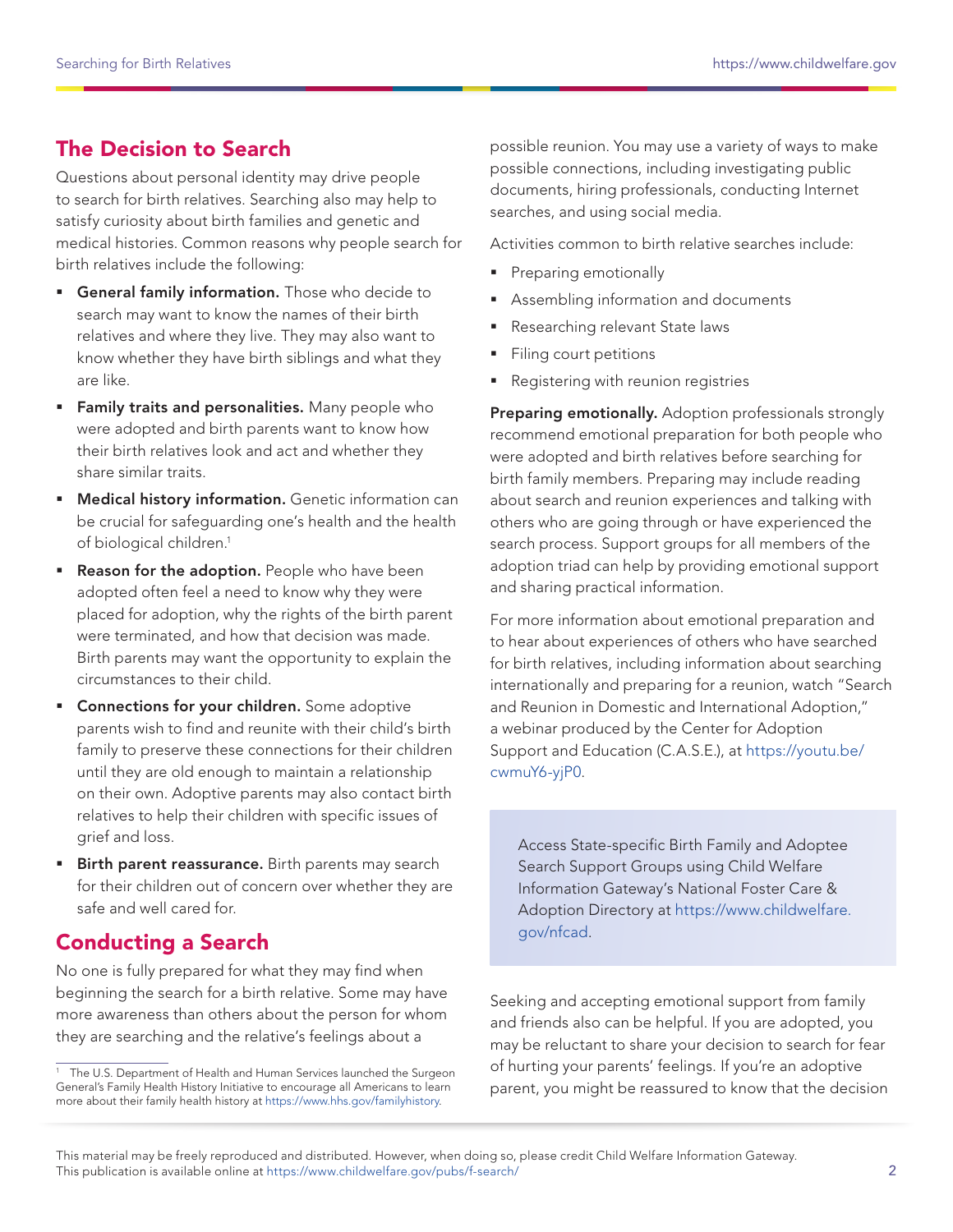<span id="page-2-0"></span>to search is generally not about you or your family but about your child's need to understand and know where she came from. Open communication from both sides about goals is important.

Teens who were adopted and are searching for birth relatives may need emotional support from their adoptive parents through active involvement in the search, help with setting realistic expectations about birth families, and preparing for the range of possibilities they may encounter, including reactions of birth family members.

If you would like support beyond family and friends, such as help from a professional, see Information Gateway's Finding and Working With Adoption-Competent Therapists at [https://www.childwelfare.gov/pubs/f](https://www.childwelfare.gov/pubs/f-therapist/)[therapist/](https://www.childwelfare.gov/pubs/f-therapist/), and access the C.A.S.E. Directory of Adoption Competent Professionals at [http://adoptionsupport.org/](http://adoptionsupport.org/member-types/adoption-competent-professionals/) [member-types/adoption-competent-professionals/](http://adoptionsupport.org/member-types/adoption-competent-professionals/).

Assembling information and documents. Gathering known and easily obtainable information may involve speaking with adoptive parents to find information on the adoption agency they used or talking to an attorney or facilitator involved in the adoption. Compiling information also means pulling together readily available documents, such as the amended birth certificate, hospital records, and other identifying and nonidentifying information.

An amended birth certificate, which is issued after an adoption is finalized, lists the names of the adoptive parents as if the child had been born to them. Most people who were adopted will not have their original birth certificate but will have an amended birth certificate. About half of all States allow adults to have access to their original birth certificates, which provide the names of their birth parent(s). In other States, an original birth certificate may be obtained through a court petition. More information about adoption records is available in the Researching Relevant State Laws section of this publication.

Many online databases and websites are available to help you locate important documents. Some of these resources are free of charge, and some are not. For more on gathering information and documents, see Information Gateway's Obtaining Birth and/or Adoption Records webpage at [https://www.childwelfare.gov/topics/](https://www.childwelfare.gov/topics/adoption/search/records/) [adoption/search/records.](https://www.childwelfare.gov/topics/adoption/search/records/)

Filing a court petition. If you were adopted, you may petition the court to open sealed adoption records. Whether this is successful may depend on the State, the judge, the reason given for the request, and other factors. Petitioning the court does not require an attorney's services, although attorneys may be helpful. Depending on State laws, the judge may agree to release only nonidentifying information (which should be available by asking any agency), agree to release a summary of information, or deny the petition completely. In some States, the judge may appoint an intermediary, such as the original adoption agency or a professional searcher, to locate the birth parents and determine whether they want to release information or be reunited.

Researching relevant State laws. Laws related to adoption and access to adoption records often vary by State. It's important to be informed about your State's adoption laws. Below are resources from Information Gateway to help you find State-specific information.

- Access to Adoption Records outlines State laws related to accessing information from adoption records by adoptive parents and adult adoptees: [https://www.](https://www.childwelfare.gov/topics/systemwide/laws-policies/statutes/infoaccessap) [childwelfare.gov/topics/systemwide/laws-policies/](https://www.childwelfare.gov/topics/systemwide/laws-policies/statutes/infoaccessap) [statutes/infoaccessap](https://www.childwelfare.gov/topics/systemwide/laws-policies/statutes/infoaccessap)
- **Providing Adoptive Parents With Information About** Adoptees and Their Birth Families outlines State laws pertaining to information that adoptive parents are provided about the background of the child they plan to adopt: [https://www.childwelfare.gov/topics/](https://www.childwelfare.gov/topics/systemwide/laws-policies/statutes/collection/) [systemwide/laws-policies/statutes/collection](https://www.childwelfare.gov/topics/systemwide/laws-policies/statutes/collection/)
- The State Statutes Search database provides Statespecific information about a range of adoption-related topics, including consent to adoption, the rights of unmarried fathers, and more: [https://www.childwelfare.](https://www.childwelfare.gov/topics/systemwide/laws-policies/state/) [gov/topics/systemwide/laws-policies/state](https://www.childwelfare.gov/topics/systemwide/laws-policies/state/)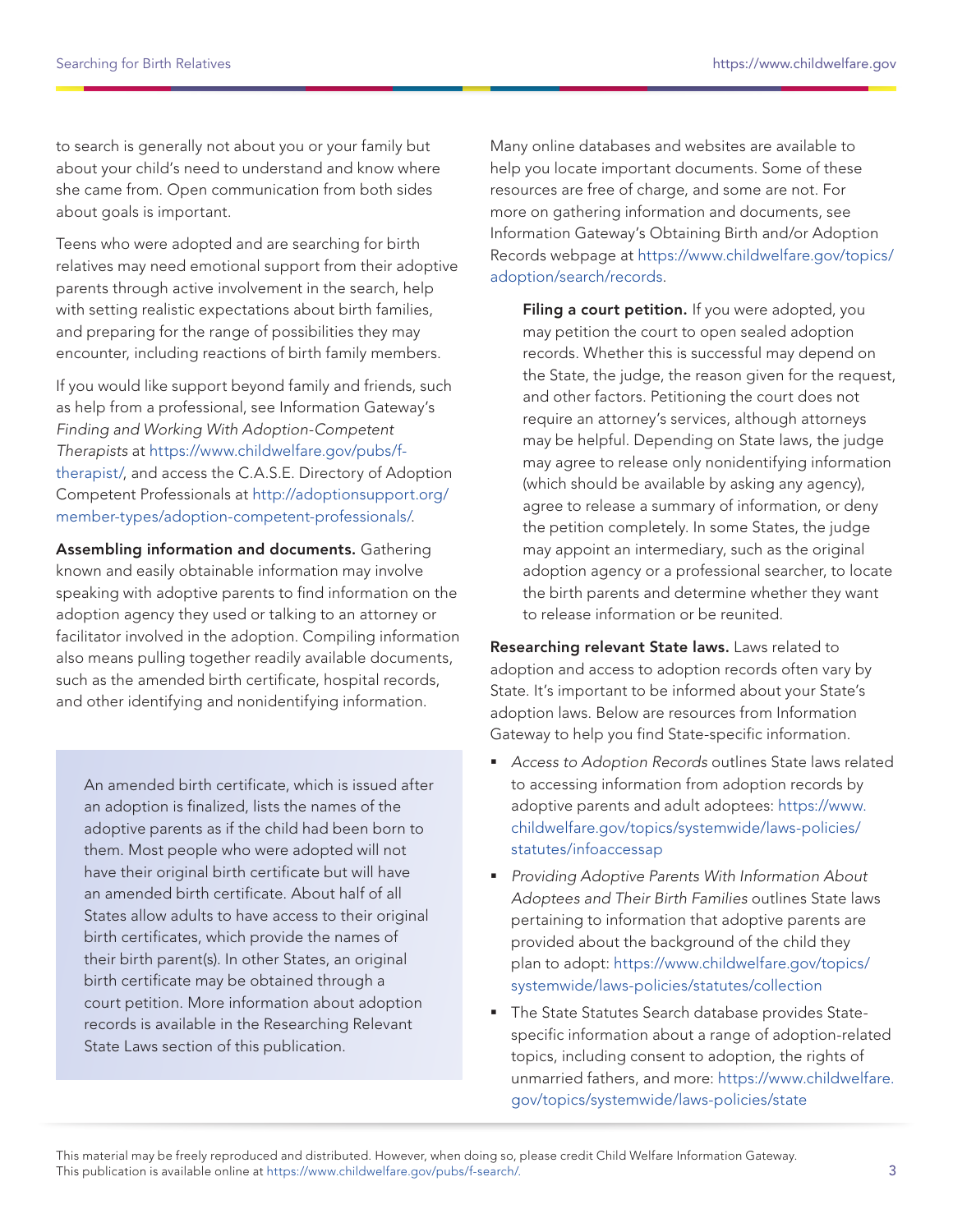<span id="page-3-0"></span>For a general overview of the court system, including definitions of key court terms, see Information Gateway's Understanding Child Welfare and the Courts at [https://](https://www.childwelfare.gov/pubs/factsheets/cwandcourts/) [www.childwelfare.gov/pubs/factsheets/cwandcourts](https://www.childwelfare.gov/pubs/factsheets/cwandcourts/).

Registering with reunion registries. Many States, as well as private organizations, offer reunion registries for people who were adopted and birth parents. "Passive" registries (also known as mutual consent registries) do not initiate a search or actively search for the other party. Both the person who was adopted and the birth relative must register independently on the same passive registry for a match to be made, indicating they are searching for each other. When both parties register on the same passive registry, registry officials share their information and help to arrange contact. "Active" registries, managed by private search and support groups, actively search for the birth relative for a fee.

- To search for State Reunion Registries/Confidential Intermediary Services, see Information Gateway's National Foster Care & Adoption Directory at [https://](https://childwelfare.gov/nfcad) [childwelfare.gov/nfcad.](https://childwelfare.gov/nfcad)
- The largest passive registry is the International Soundex Reunion Registry at [http://www.isrr.org](http://www.isrr.org/). This free service is open to adoptee adults over 18 years of age, birth parents, and adoptive parents of children under 18 years of age.
- Responsible Father Registries, also called Putative Father Registries, are passive registries that exist in as many as 32 States. For more information on Responsible Father Registries, see [http://](http://www.adoptionattorneys.org/aaaa/birth-parents/putative-father-registry) [www.adoptionattorneys.org/aaaa/birth-parents/](http://www.adoptionattorneys.org/aaaa/birth-parents/putative-father-registry) [putative-father-registry.](http://www.adoptionattorneys.org/aaaa/birth-parents/putative-father-registry) For a list of State Putative Father Registries, including addresses and contact information, see [https://www.courts.state.nh.us/](https://www.courts.state.nh.us/probate/registrylist.pdf) [probate/registrylist.pdf](https://www.courts.state.nh.us/probate/registrylist.pdf).

Additional resources to aid in the search process are provided on Information Gateway's Searching for Birth Relatives webpage at [https://](https://www.childwelfare.gov/topics/adoption/search/searching/) [www.childwelfare.gov/topics/adoption/search/](https://www.childwelfare.gov/topics/adoption/search/searching/) [searching](https://www.childwelfare.gov/topics/adoption/search/searching/).

### Hiring a Professional Searcher

Professional searchers include certified independent search consultants, licensed private investigators who may or may not have adoption experience, nonprofit organizations that train in adoption searching, and experts in a field who may or may not have a certification (e.g., confidential intermediaries). If you choose to hire a professional searcher, you should research the reputation of the searcher or company before obtaining their services.

Support groups and online forums can be a ready source of information about professional searchers. Reputable professional searchers will always respect your pacing and boundaries. These professionals will not move beyond search into reunion unless you request this step.

For help finding a professional searcher, click on Birth Family and Adoptee Search Support Groups in Information Gateway's National Foster Care & Adoption Directory at [https://www.childwelfare.](https://www.childwelfare.gov/nfcad) [gov/nfcad.](https://www.childwelfare.gov/nfcad)

"Search Angels" [\(https://www.searchangels.org\)](https://www.searchangels.org/), a service available in all States, consists of individuals who have experience conducting searches for birth relatives and will conduct adoption searches free of charge. Search angels are not private detectives or paid professional searchers. They can also be found on adoption search blogs, social networking sites, search support groups, and other online forums.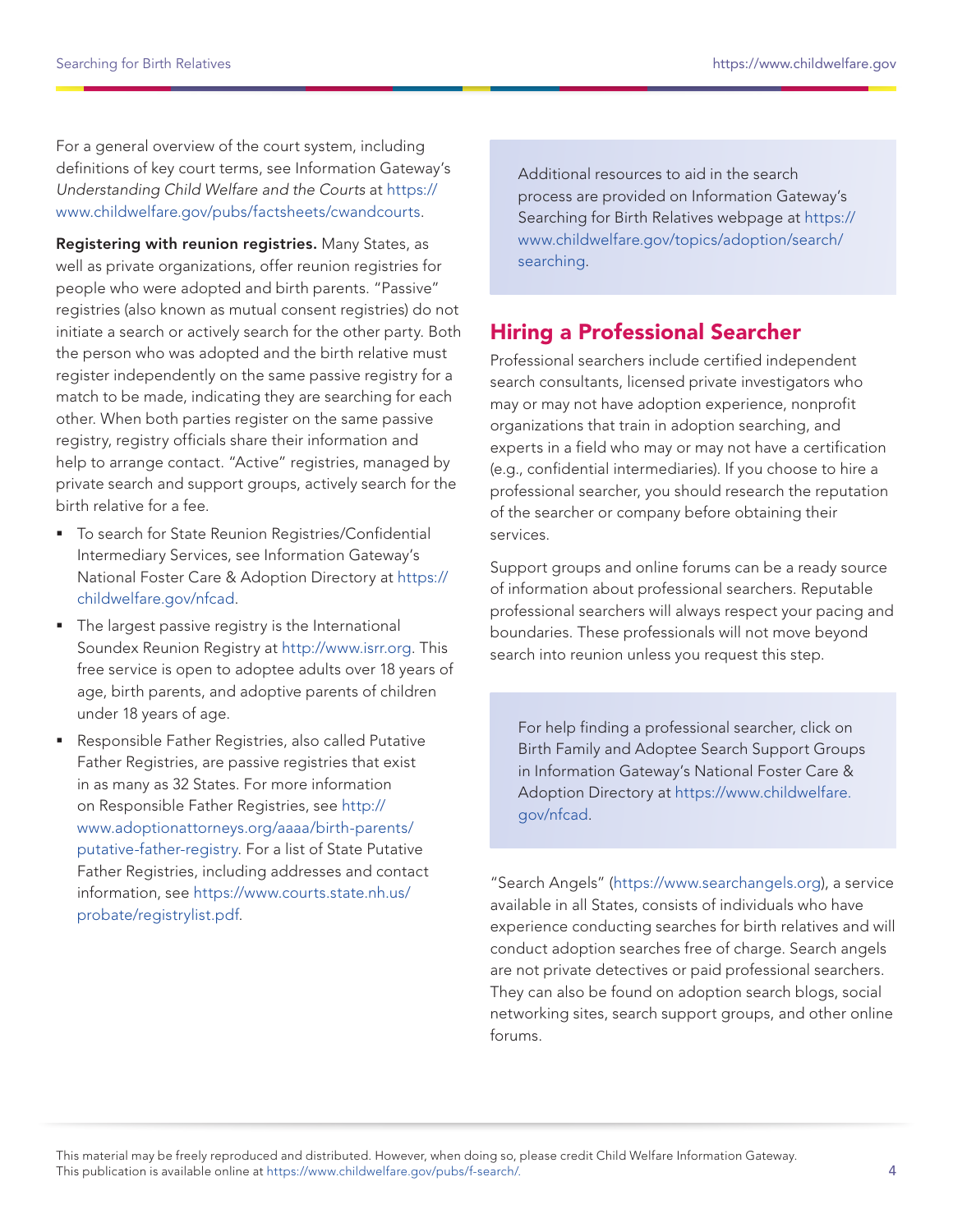## <span id="page-4-0"></span>International Searching

The child-placing agency may be the best beginning point for an international search. The U.S. agency that initiated your adoption may be able to share the name and location of the agency or orphanage abroad and, perhaps, the names of caregivers, attorneys, or others involved in your adoption. It also may offer medical history, biographical information on parents, and circumstances of the adoption. Some agencies provide international search services in partnership with overseas child-placing agencies. After communicating with the agency, cultivating a relationship with a contact in the birth country is often the next step. Building relationships can take time but can be the best link to finding crucial pieces of information for a successful search.

Detailed information about intercountry adoption, including the name and contact details of specific countries' adoption authorities, is provided on the U.S. State Department's webpage on intercountry adoption at [http://adoption.state.gov.](http://adoption.state.gov/)

The following resources provide useful services for international searchers:

- **U.S. Citizenship and Immigration Services may provide** copies of immigration records if you submit a Freedom of Information Act request [\(https://www.uscis.gov/](https://www.uscis.gov/about-us/freedom-information-and-privacy-act-foia/uscis-freedom-information-act-and-privacy-act) [about-us/freedom-information-and-privacy-act-foia/](https://www.uscis.gov/about-us/freedom-information-and-privacy-act-foia/uscis-freedom-information-act-and-privacy-act) [uscis-freedom-information-act-and-privacy-act\)](https://www.uscis.gov/about-us/freedom-information-and-privacy-act-foia/uscis-freedom-information-act-and-privacy-act).
- **International Social Service offers a range of social** work services, including help if you were adopted and wish to find your birth family abroad ([http://www.](http://www.iss-usa.org) [iss-usa.org](http://www.iss-usa.org)).
- **If you wish to visit your birth country and experience** your birth culture, the National Foster Care & Adoption Directory lists groups that offer homeland tours [\(https://www.childwelfare.gov/nfcad\)](https://www.childwelfare.gov/nfcad).

# Social Media and Searching

The wide use of social networks such as Facebook, LinkedIn, Twitter, MyLife, Classmates.com, and Instagram as well as commercial genealogy and DNA testing sites may help you find information about birth relatives. This section addresses the benefits and considerations of using social media when searching.<sup>2</sup>

#### Benefits of Social Media in Search and Reunion

Social networking sites and other forms of social media can be powerful tools to bring people together. Using social media for search and reunion is beneficial in a variety of ways:

- **Ease and efficiency.** It is possible to find birth relatives quickly. Sometimes searching social networking sites can lead to a successful connection when other methods have failed. Because many platforms allow access to another person's network of connections, social media also makes it possible, depending on privacy settings, to connect with extended birth relatives.
- **Social gatherings.** Certain social networks allow for the creation of events and sending invitations for scheduling reunions or meetups with family members.
- **Anonymous approach.** Some people prefer the distance that searching online provides. It can feel less personal than a phone call or face-to-face visit. Using social media, you can often search anonymously and learn about your birth family while maintaining your privacy.
- **Online community.** Social media and online forums provide opportunities to engage with other searchers to learn more, find support for a search, ask questions, and discuss with others your interest in searching.
- **Self-empowerment.** The ease and efficiency of using the Internet and social media allow you to be proactive

<sup>&</sup>lt;sup>2</sup> The considerations and tips provided in this factsheet are designed for adults (age 18 and older) who are searching for other adults. Considerations for adoptive parents of children under 18 are reviewed extensively in Facing Up to Facebook: A Survival Guide for Adoptive Families by Eileen Fursland (2013). Birth parents are encouraged to discuss the implications of using social networking sites to search for and reunite with a child who is under 18 with a social worker, counselor, or other professional before proceeding with a search.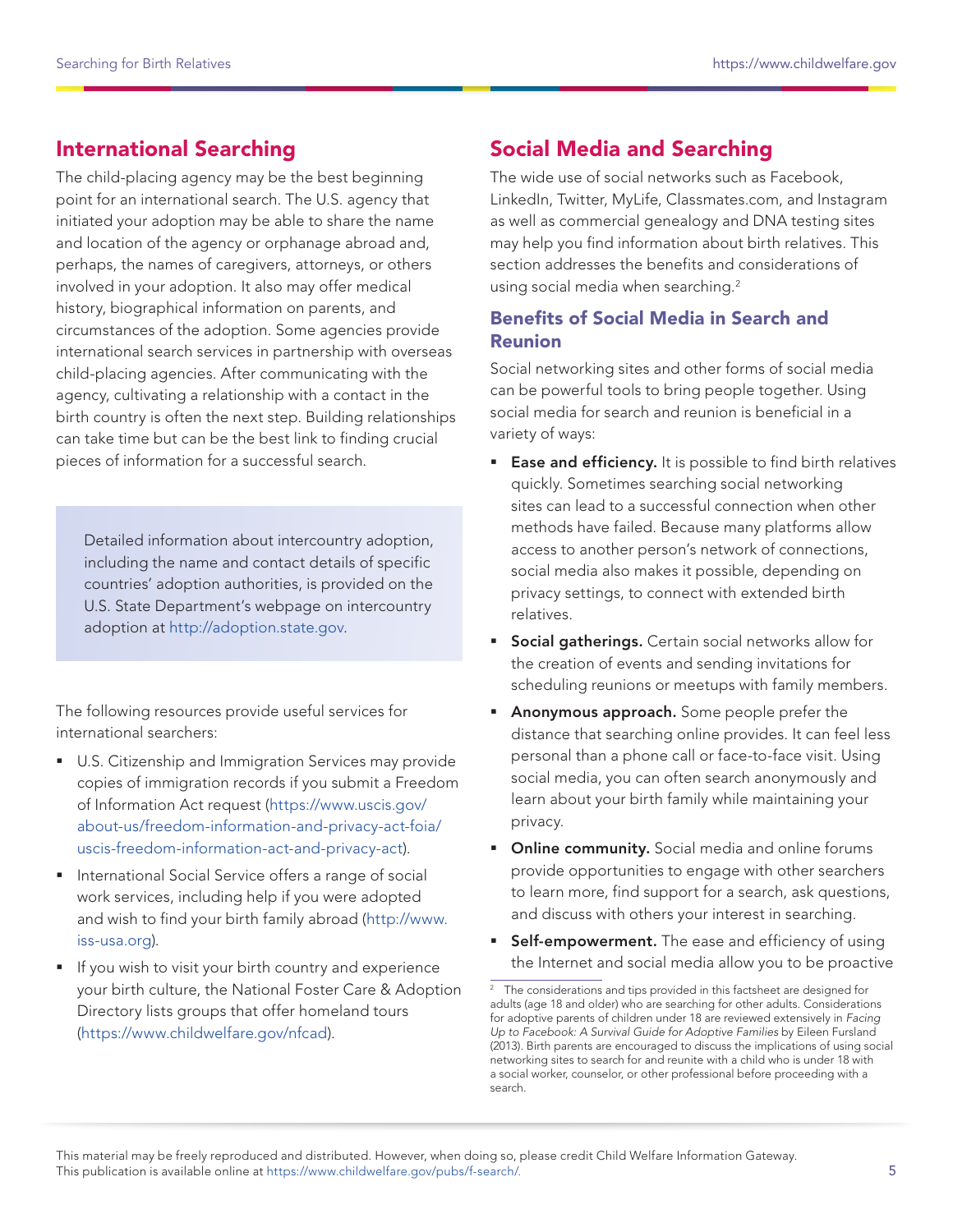<span id="page-5-0"></span>and conduct the search at your own pace, which can create a feeling of self-empowerment.

#### Considerations for Using Social Media for Searching

Although social media sites provide tools to search for birth relatives, it is important to consider the implications and possible risks of using these tools:

- **Preparing for contact.** Because search and contact with birth relatives can take place quickly, you may lose opportunities for pacing, self-reflection, conversations with friends and family, or thinking through the consequences of reconnecting with relatives. Plan for gradual communication with birth relatives to allow both parties time to develop a relationship and prepare for contact, if desired.
- **Making contact.** Reaching out through social media can lead to ongoing communication or in-person meetings with birth relatives, but contact can also be complicated or distressing. Family members may not want to be found, and contact does not always lead to immediate acceptance, love, or a relationship.
- Maintaining privacy. Social media sites offer a variety of privacy settings, but you can't assume that anything posted on social media is private. Frequently changing default privacy settings make maintaining privacy increasingly difficult. These default settings could allow any member of the public to view some or all information from your account. Also, once posted, information can be forwarded or shared with others.
- **Staying safe online.** As with any online activity, keep safety in mind. People are not always honest on the Internet. Several resources for learning about staying safe online include:
	- **○** Facebook Security Best Practices: For more information on protecting your information on Facebook and reporting safety concerns ([https://](https://www.facebook.com/facebookmedia/best-practices/security) [www.facebook.com/facebookmedia/best-practices/](https://www.facebook.com/facebookmedia/best-practices/security) [security\)](https://www.facebook.com/facebookmedia/best-practices/security)
	- **○** Online OnGuard: For tips from the Federal Trade Commission on keeping your devices and information safe ([https://www.consumer.ftc.gov/](https://www.consumer.ftc.gov/features/feature-0038-onguardonline) [features/feature-0038-onguardonline\)](https://www.consumer.ftc.gov/features/feature-0038-onguardonline)
- **○** Staying Safe on Social Networking Sites: For tips from the United States Computer Emergency Readiness Team on protecting yourself online (<https://www.us-cert.gov/ncas/tips/ST06-003>)
- Posting pictures. Before posting photos on the Internet, educate yourself about location tagging. Some photos taken with smartphones may be embedded with a tag that can provide GPS information, revealing your location. (Learn how to manage location services at [http://download.cnet.com/](http://download.cnet.com/blog/download-blog/location-services-101/) [blog/download-blog/location-services-101/.](http://download.cnet.com/blog/download-blog/location-services-101/))

### Reunion Issues

Not all searches will end in a reunion between the searcher and the birth relative. Below are some considerations to keep in mind when attempting a reunion.

Difference between search and reunion. People often assume that birth family searches end in a reunion. In fact, ambivalence about a possible reunion has sometimes deterred people from searching. All searches may not be successful, and birth relatives or those who were adopted may not always be interested in connecting. Everyone has a right to their own boundaries and to decline if they do not want to have a relationship or even a reunion. Many adoption professionals believe it is a basic human right to search and learn about oneself. The reunion, however, requires mutual consent from both parties.

Emotional preparation. If you are adopted, you may have concerns and complex feelings related to meeting your birth parent(s) or other birth relatives for the first time. You may fear being rejected, feel anger toward your birth parents, resent other siblings, worry about your adoptive parents' reaction, and/or experience confusion about painful feelings from the past. Reunion can be emotional for birth parents as well, potentially tapping into strong feelings of separation, guilt, and loss, in addition to confronting issues that may have been long-buried or kept secret from spouses or other family members. Adoptive parents also may have reservations about their child reuniting with his or her birth parents. Preparation will help you think through your expectations